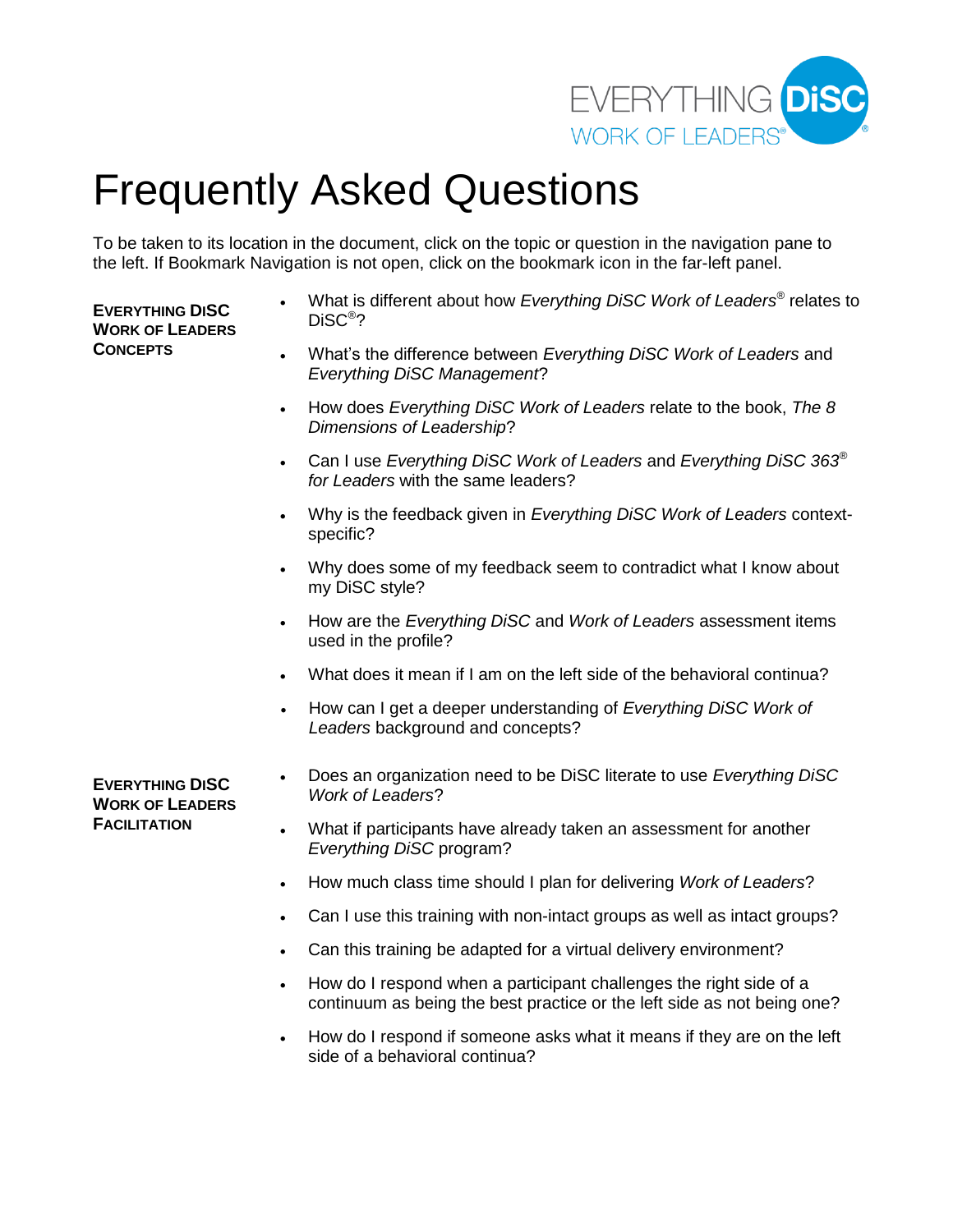

# **Everything DiSC Work of Leaders® Concepts**

# **What is different about how** *Everything DiSC Work of Leaders®* **relates to DiSC®?**

A cornerstone principle of all Everything DiSC profiles is that all DiSC styles are equally valuable. While all four DiSC styles also contribute to leadership success, *Work of Leaders* focuses on developing preferred behaviors that are based on best practices. Unlike other Everything DiSC profiles, which emphasize understanding the differences and similarities between people, *Work of Leaders* focuses on understanding how behaviors influence specific leadership situations.

# **What's the difference between** *Everything DiSC Work of Leaders* **and** *Everything DiSC Management***?**

*Work of Leaders* defines leadership as a one-to-many relationship and focuses on increasing effectiveness in the areas of Vision, Alignment, and Execution using 18 behavioral continua based on leadership best practices. *Everything DiSC Management* defines management as a one-to-one relationship and focuses on improving effectiveness in Directing and Delegating, Motivating, and Developing Others using the Everything DiSC Management Map as a guide.

# **How does** *Everything DiSC Work of Leaders* **relate to the book,** *The 8 Dimensions of Leadership*?

These are complementary works—you can very easily use them together to explore different facets of leadership. *Work of Leaders* helps leaders become more effective in the areas of Vision, Alignment, and Execution. It concentrates on strengths and challenges using 18 behavioral continua, and helps leaders take action with personalized tips and strategies. *The 8 Dimensions of Leadership* focuses on the priorities around the Everything DiSC Leadership Map used in both *Work of Leaders* and *Everything DiSC 363® for Leaders*. It describes how DiSC style affects leadership and gives steps for increasing leadership effectiveness.

# **Can I use** *Everything DiSC Work of Leaders* **and** *Everything DiSC 363 for Leaders* **with the same leaders?**

Yes, *Work of Leaders* and *363 for Leaders* are complementary profiles and work together very well by illuminating different aspects of leadership.

The goal of *Work of Leaders* is to make you a more effective leader by focusing on the leadership process of Vision, Alignment, and Execution.

*363 for Leaders* uses rater feedback to help you become a better leader through a better understanding of your strengths, challenges, and blind spots. You not only get 360 feedback, you also get three personalized strategies for increasing your effectiveness. In addition, normative data helps you understand where you are in relation to other leaders.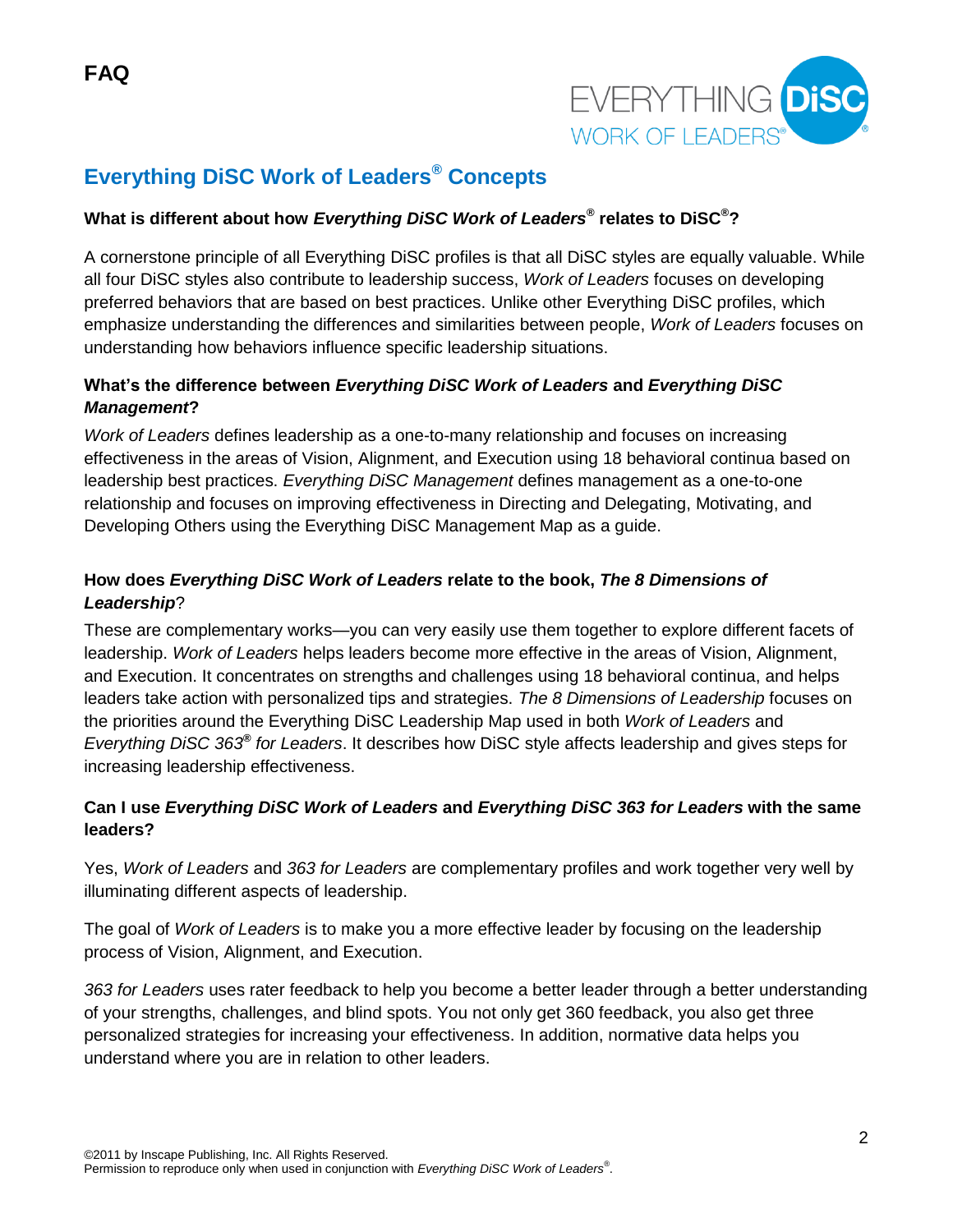

### **Why is the feedback given in** *Everything DiSC Work of Leaders®* **context-specific?**

The behaviors on the right side of the behavioral continua in *Work of Leaders* are the best practices within a given context or situation. For example, challenging others' ideas helps ensure that logic is solid and solutions are thought through. When you're trying to gain alignment through open dialogue, however, challenging others' ideas may leave people feeling deflated or intimidated. This can quickly shut down the conversations that lead to shared ownership and true buy-in. In this context, the best practice is to remain open.

#### **Why does some of my feedback seem to contradict what I know about my DiSC® style?**

There may be times that a person's continua score does not seem consistent with the typical characteristics of their style. This can happen because DiSC style and *Work of Leaders* continua scores are calculated separately. For instance, we know that two people with the D style are not identical. This is because the D style is multidimensional, containing correlated but separate elements like forcefulness, directness, and tough-mindedness. There are times when an individual may demonstrate only two out of three of these characteristics and still be classified as D. Unexpected continua scores help reflect the depth of a person's DiSC style. With *Work of Leaders*, it was important to report results at this level of precision because of the emphasis placed on the behavioral continua.

#### **How are the** *Everything DiSC* **and** *Work of Leaders* **assessment items used in the profile?**

The first set of items (which are on a 5-point rating scale) are used to calculate the DiSC style of the person, as shown on pages 3 and 5. Both sections of the assessment (the 5-point rating items and the 4-point continua items) are used to score the 18 continua that are shown on pages 9 – 23.

#### **What does it mean if I am on the left side of the behavioral continua?**

The behaviors on the right side of the continua represent the best practices for each phase of the *Work of Leaders* process. If you are further to the left side of the behavioral continua, it doesn't mean you can't perform these best practices; it simply means that it may take more energy for you to do so. More than 50% of leaders have between five and nine behaviors on the left side of the continua.

#### **How can I get a deeper understanding of** *Everything DiSC Work of Leaders* **background and concepts**?

For resources such as research reports and coaching tips and tools, refer to the *Everything DiSC Work of Leaders* Help and Resources links in the Support Materials folder on the USB drive.

In addition, our *Work of Leaders* podcasts, narrated by Inscape's Director of Research, let you hear first-hand how to interpret *Work of Leaders* profiles so you can better answer participants' questions. We highly recommend listening to the podcasts before facilitating *Work of Leaders*.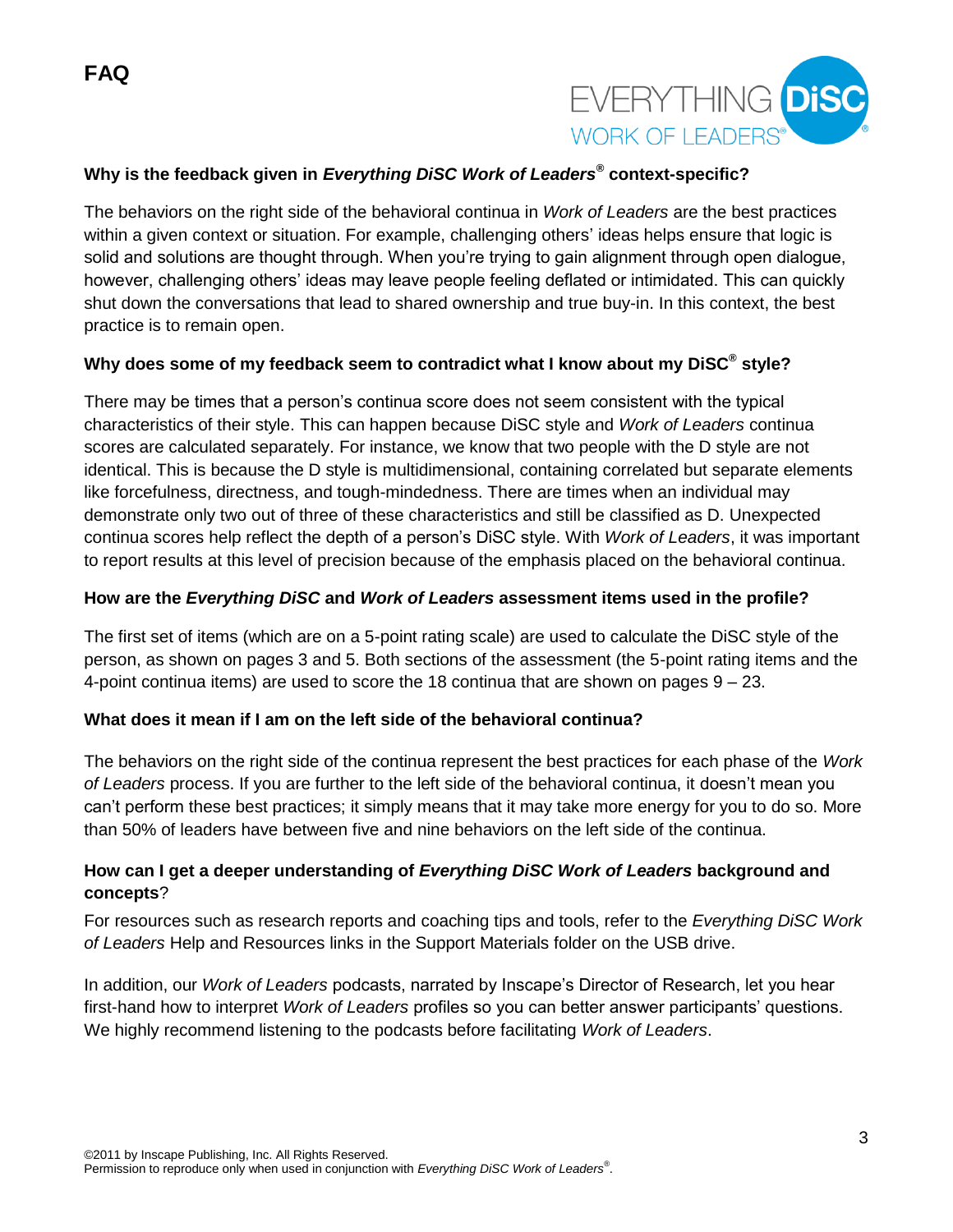

# **Everything DiSC Work of Leaders® Facilitation**

# **Does an organization need to be DiSC® literate to use** *Everything DiSC Work of Leaders®* ?

No. An overview of DiSC and narrative about the participant's DiSC style are provided in the early pages of the *Work of Leaders* profile, giving sufficient foundation for an understanding of how their natural tendencies influence their leadership skills. If you wish to take a deeper dive into DiSC, an optional activity called Discovering DiSC is offered with the facilitation. It can be inserted into Module 1 to provide a more in-depth exploration of DiSC principles.

# **What if participants have already taken an assessment for another** *Everything DiSC* **program?**

If a participant has already taken an Everything DiSC assessment, you can use those scores to create a *Work of Leaders* report for the same person. However, you cannot use scores from the DiSC Classic family of reports. To create an additional report, locate the participant's existing Everything DiSC record in EPIC by selecting Manage Reports > Edit Existing Reports and enter the appropriate search criteria. Once the record is opened, select the Create an Additional Report button at the bottom of the page and follow the prompts. (See EPIC Help and Tutorials for more information.) Please note that the participant will need to respond to the Work of Leaders assessment items before the profile can be generated, since these assessment items are specific to this program.

# **How much class time should I plan for delivering** *Work of Leaders*?

*Work of Leaders facilitation* is comprised of five modules, ranging in delivery time of 60 to 90 minutes each. The module lengths are estimates that are subject to change depending on group size and adjustments for group and partner discussions. It is recommended that a trainer NOT attempt to deliver all five modules in a single day's session. In addition to the effects of group size and discussion needs, consideration should also be given to the large amount of information processing that is required of the participants. Test groups have found that a minimum of two days is best to ensure a positive, enlightening leadership development experience. Due to its modular design, *Work of Leaders*  Facilitation can also be delivered as a "workshop series," with each module a separate workshop.

# **Can I use this training with non-intact groups as well as intact groups**?

Although some of the activities in the *Work of Leaders* lend themselves to revealing patterns and insights about leadership within an intact work group, the program aims to help participants explore their own leadership strengths and challenges and can be used in any group form. That being said, if you find yourself working with an intact group, you have the added opportunity of enriching the program by taking participants' new-found insights to an organizational level in your discussions.

# **Can this training be adapted for a virtual delivery environment**?

Yes. However, as you consider how to adapt the *Work of Leaders* to a virtual environment, don't underestimate the power of the conversations that are inspired by this particular training and are a primary agent for insight processing. Be sure to design your webinar to use interaction tools to their fullest extent (i.e., chat, polling, whiteboards, and breakout rooms). Keeping your virtual class sizes at 15-20 will also help facilitate meaningful conversations in a virtual environment.